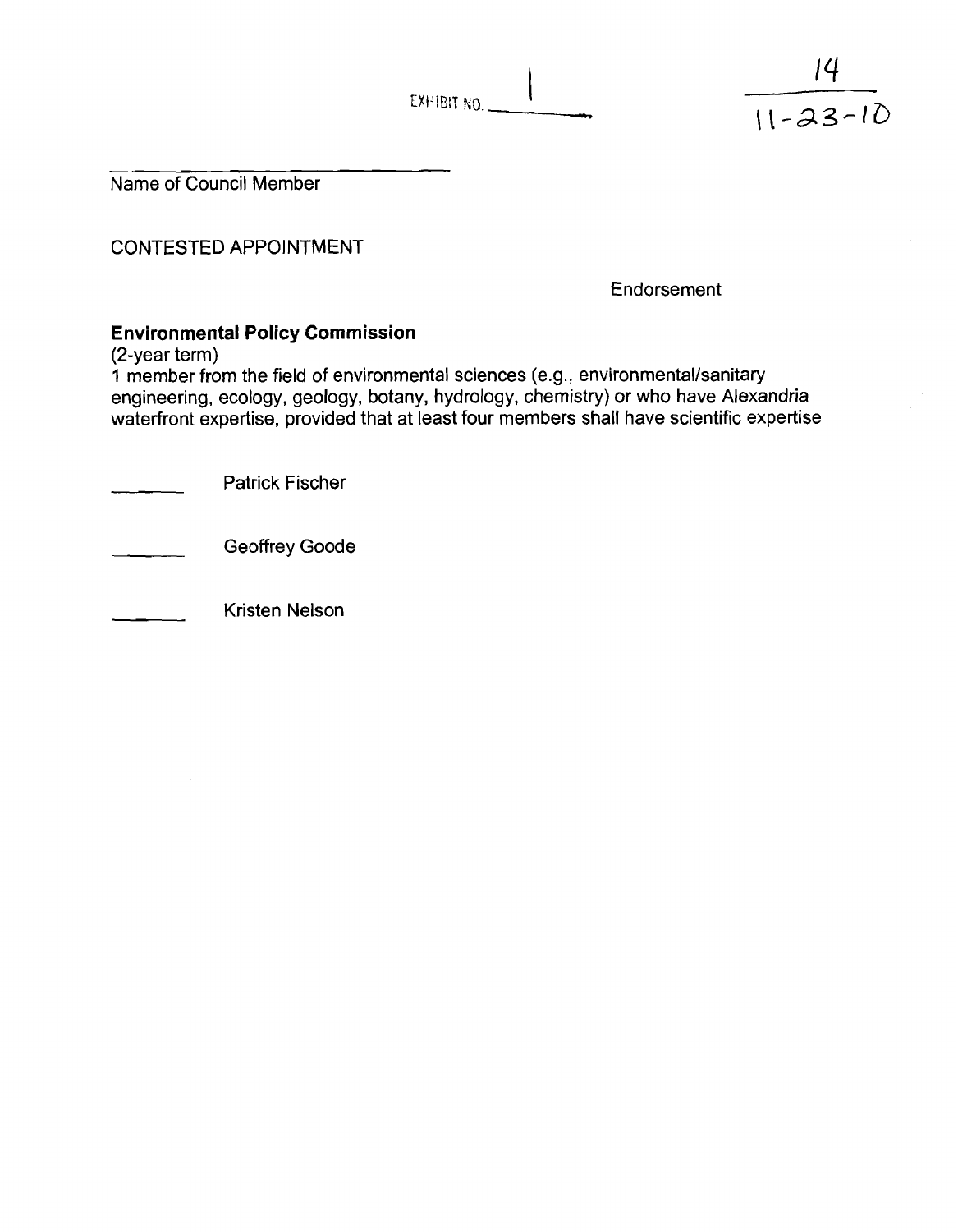

**Item #14** 

Name of Council Member

CONTESTED APPOINTMENT

Endorsement

# **Environmental Policy Commission**

(2-year term)

**1** mernber froni the field of environmental sciences (e.g., environmentallsanitary engineering, ecology, geology, botany, hydrology, chemistry) or who have Alexandria waterfront expertise, provided that at least four members shall have scientific expertise

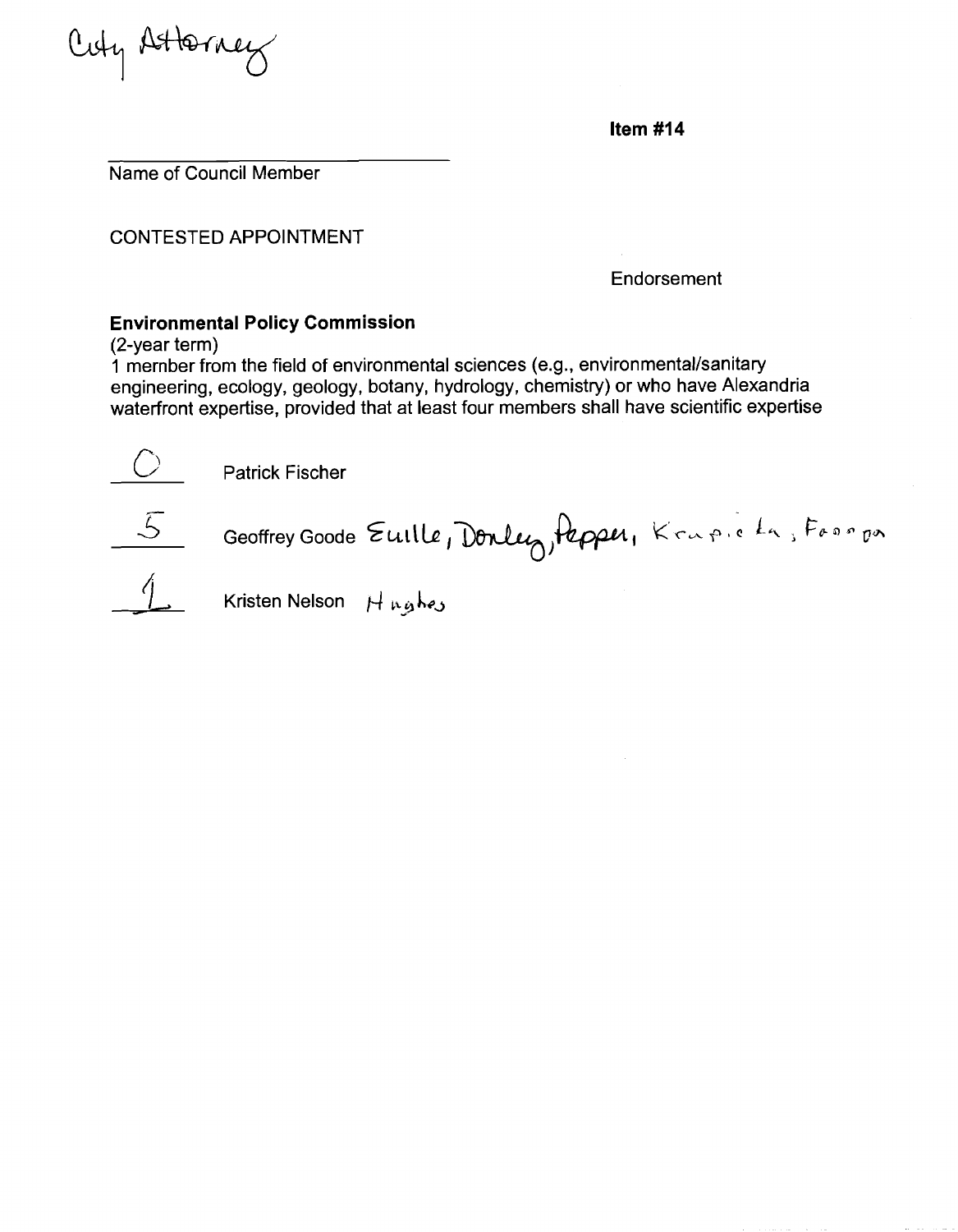| $E$ uille              |  |
|------------------------|--|
| Name of Council Member |  |

Item  $#14$ 

CONTESTED APPOINTMENT

**Endorsement** 

# **Environmental Policy Commission**

(2-year term)

1 member from the field of environmental sciences (e.g., environmental/sanitary engineering, ecology, geology, botany, hydrology, chemistry) or who have Alexandria waterfront expertise, provided that at least four members shall have scientific expertise



Geoffrey Goode

Patrick Fischer

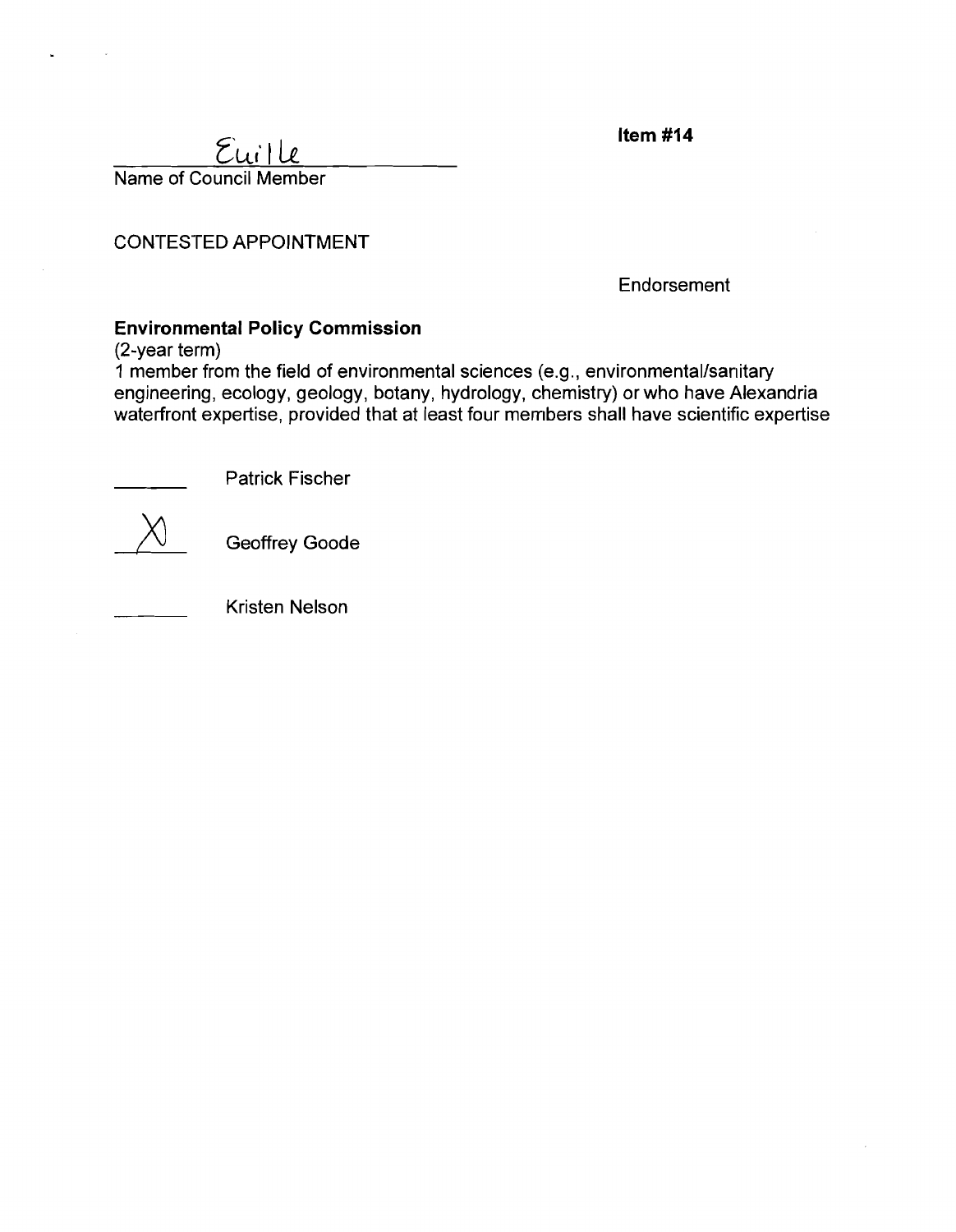| 0r <sub>k</sub>        |  |
|------------------------|--|
| Name of Council Member |  |

Item  $#14$ 

CONTESTED APPOINTMENT

**Endorsement** 

## **Environmental Policy Commission**

(2-year term)

1 member from the field of environmental sciences (e.g., environmentallsanitary engineering, ecology, geology, botany, hydrology, chemistry) or who have Alexandria waterfront expertise, provided that at least four members shall have scientific expertise r term)<br>
nber from the field of env<br>
eering, ecology, geology,<br>
ront expertise, provided<br>
— Patrick Fischer<br>
— Geoffrey Goode

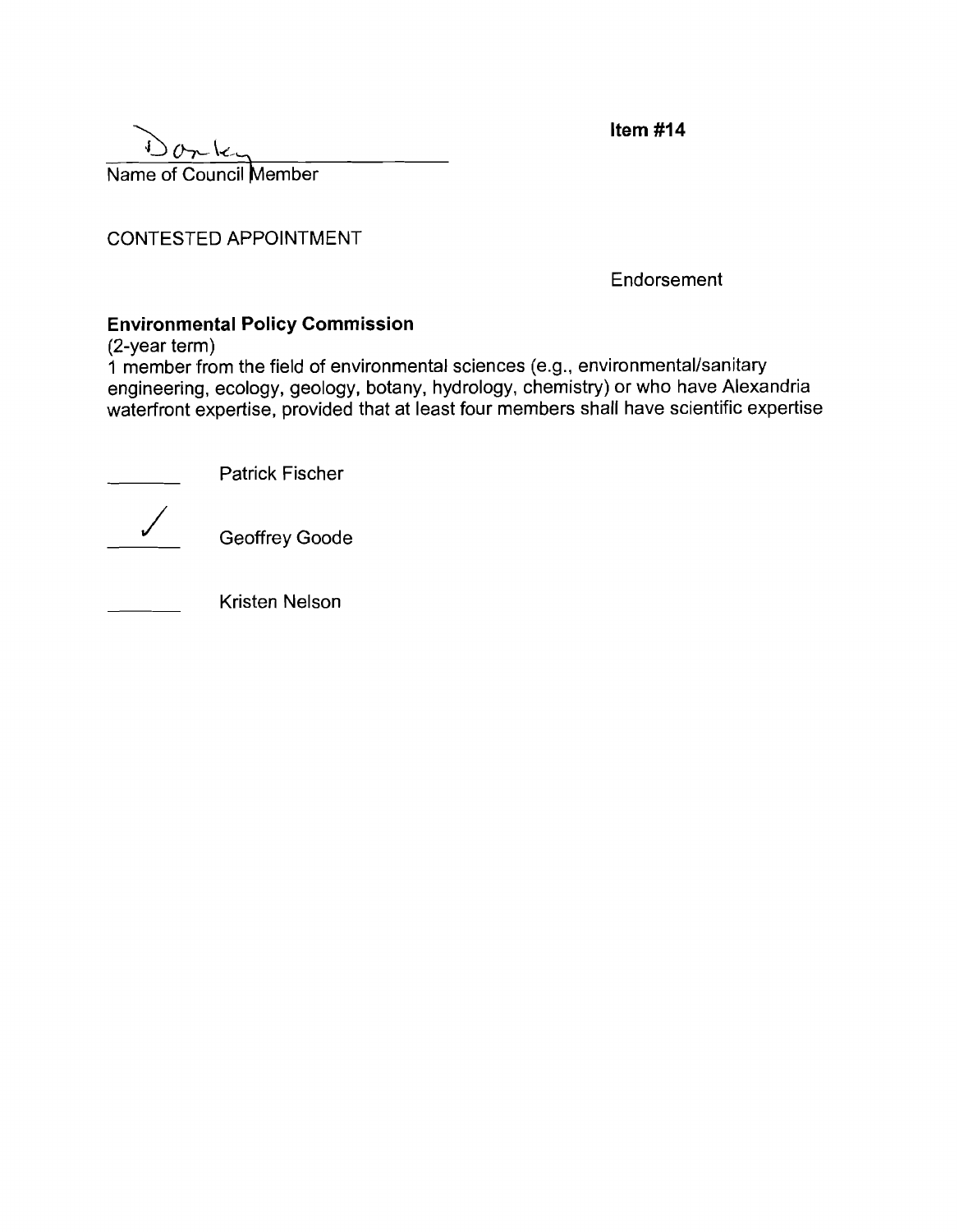|  | EXHIBIT NO. |  |  |
|--|-------------|--|--|
|--|-------------|--|--|

<u>Counalman</u> Fo

Name of Council Member

### CONTESTED APPOINTMENT

Endorsement

 $11 - 23 - 10$ 

## **Environmental Policy Commission**

(2-year term)

**1** member from the field of environmental sciences (e.g., environmentallsanitary engineering, ecology, geology, botany, hydrology, chemistry) or who have Alexandria waterfront expertise, provided that at least four members shall have scientific expertise



Patrick Fischer

**Geoffrey Goode**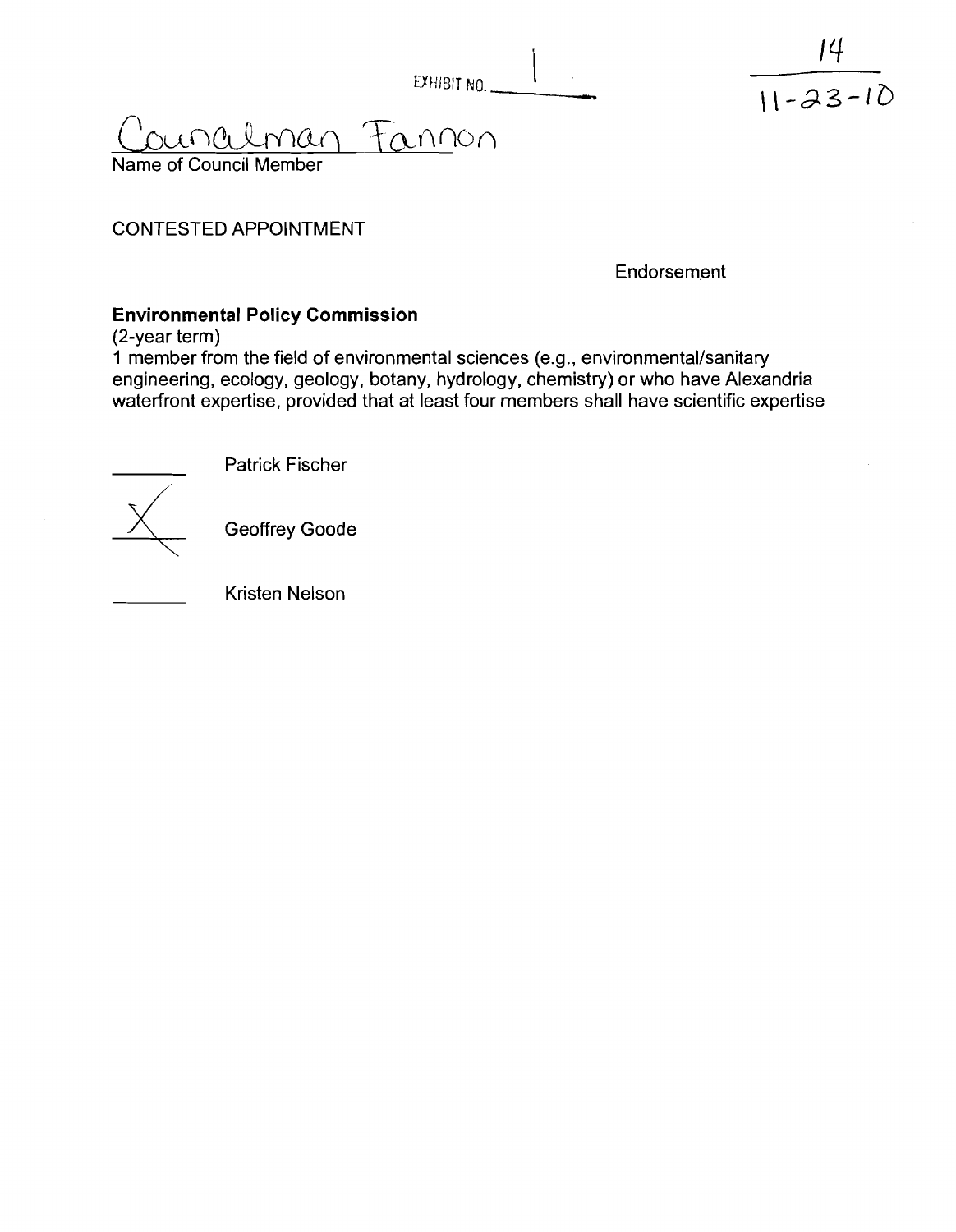| EXHIBIT NO. __ |  |
|----------------|--|

<u>Councilussman Hugh</u> \$45

Name of Council Member

### CONTESTED APPOINTMENT

Endorsement

 $11 - 23 - 10$ 

## Environmental Policy Commission

(2-year term)

1 member from the field of environmental sciences (e.g., environmental/sanitary engineering, ecology, geology, botany, hydrology, chemistry) or who have Alexandria waterfront expertise, provided that at least four members shall have scientific expertise

Patrick Fischer



Geoffrey Goode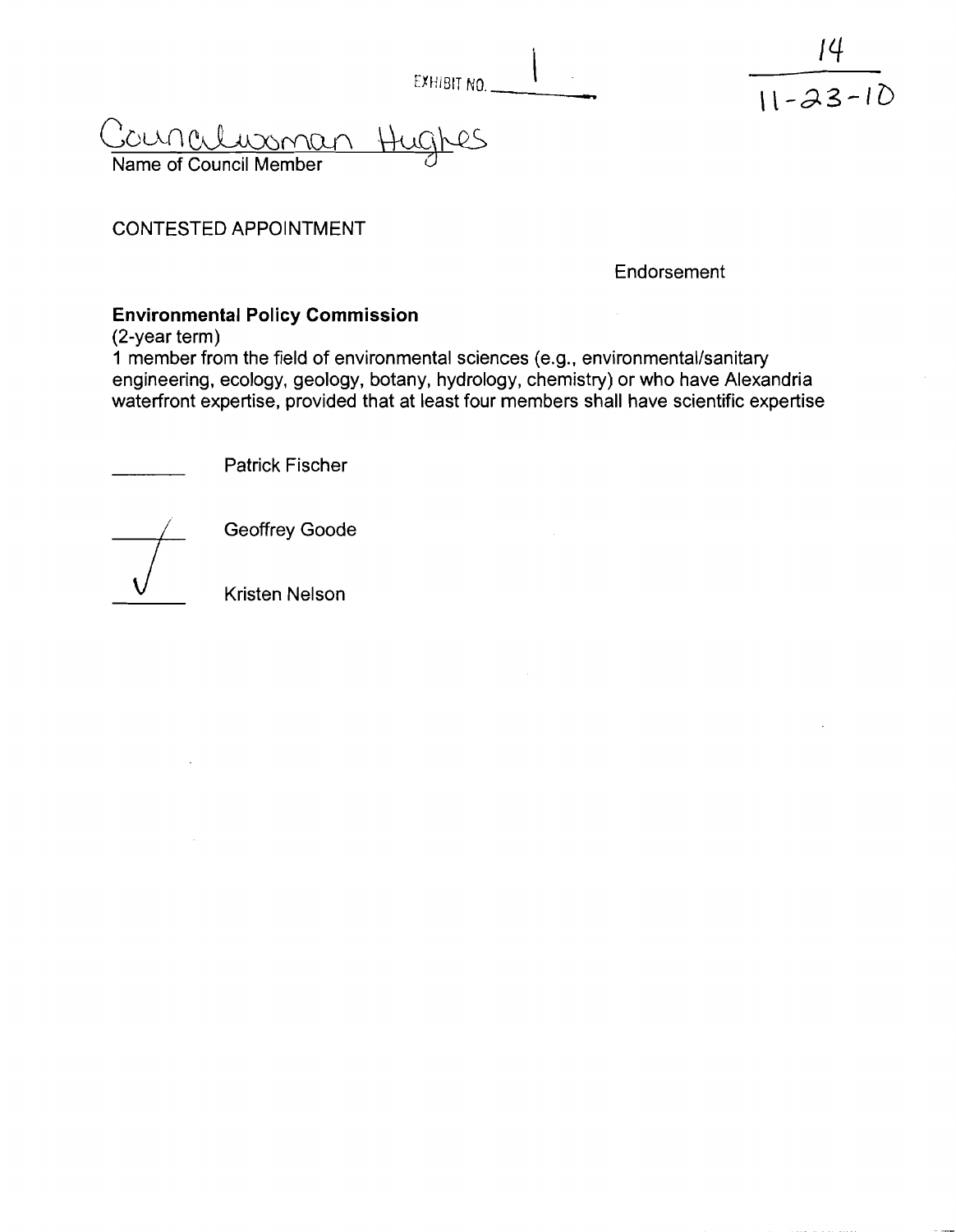| EXHIBIT NO. |  |
|-------------|--|
|             |  |

EXHIB<br>Suncelman Krupicka Name of Council Member

#### CONTESTED APPOINTMENT

Endorsement

14

 $11 - 23 - 10$ 

## **Environmental Policy Commission**

(2-year term)

**1** member from the field of environmental sciences (e.g., environmental/sanitary engineering, ecology, geology, botany, hydrology, chemistry) or who have Alexandria waterfront expertise, provided that at least four members shall have scientific expertise



Geoffrey Goode

Patrick Fischer